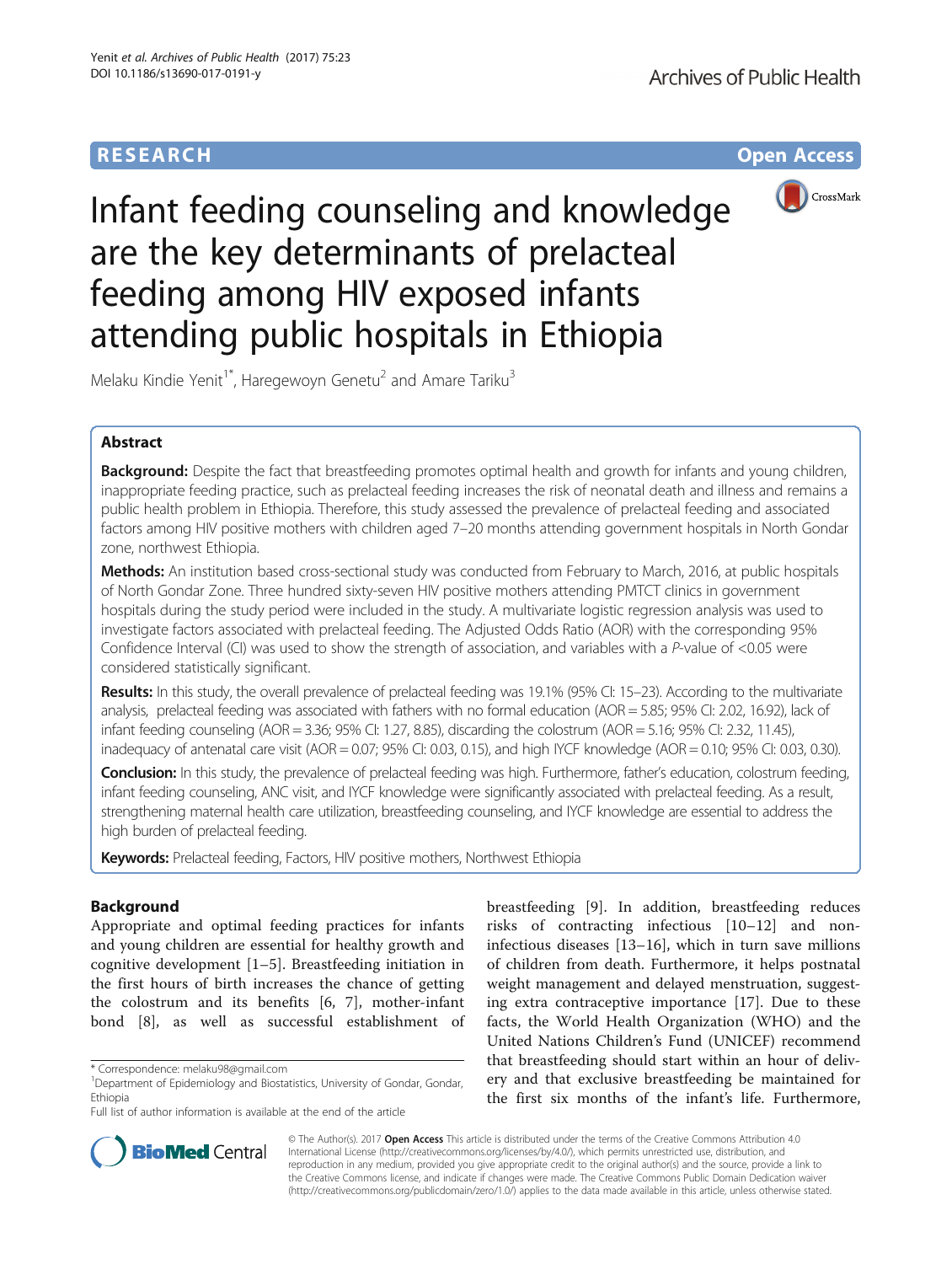safe, adequate, and appropriate complementary feeding should be initiated at the age of six [\[3](#page-6-0), [4](#page-6-0), [18](#page-7-0)].

In the era of HIV/AIDS pandemicity, the dilemma of vertical transmission of the HIV virus through breastfeeding has been controversial, and it was previously pointed out that early cessation of breastfeeding reduces HIV transmission. However, recent reports from low and middle income countries, especially in Sub-Saharan Africa countries, indicate that childhood mortality and morbidity due to malnutrition and diarrheal diseases exceeds HIV infection [[19](#page-7-0), [20](#page-7-0)]. Therefore, WHO recommends focusing on childhood survival than on the transmission of HIV. Considering these facts, the current WHO guideline recommends that all HIV exposed infants from known HIV positive mothers get breastfeeding only for the first six months and that the children be given solid or semi-solid complementary food in addition to continued breastfeeding from the age of 6 months until 12 months [[4,](#page-6-0) [18, 21](#page-7-0)].

Even though early initiation of breastfeeding promotes health and increases the duration of breastfeeding [\[1](#page-6-0), [3](#page-6-0), [4, 7,](#page-6-0) [22](#page-7-0), [23](#page-7-0)], inappropriate breastfeeding practice after delivery, such as providing food or liquids before the establishment of breast milk is commonly practiced. Since the lining of neonatal gut is immature, any food or drink offered before the establishment of breast milk (also known as prelacteal feeding) can easily introduce infections and subsequently leads to death [[24\]](#page-7-0). Prelacteal feeding is defined as offering any food or drinks before the establishment of breast milk in the first three days of delivery [\[3](#page-6-0)].

Global reports on childhood feeding practice indicated that the highest rate of prelacteal feeding was reported in Asia [[24, 25\]](#page-7-0), Latin America [\[26\]](#page-7-0), and Africa [\[27, 28](#page-7-0)]. In Asia, prelacteal feeding practice ranged from 54.0–93.9% [[24](#page-7-0), [25](#page-7-0), [29](#page-7-0)]. In Africa, where HIV/AIDS disproportionally hit, the prevalence of prelacteal feeding ranged from 5.4– 75.2% [[27](#page-7-0), [28](#page-7-0), [30\]](#page-7-0). Various reports indicated that prelacteal feeding was affected by various factors, but was mainly associated with maternal and health service related characteristics. Lack of education [\[24\]](#page-7-0), poor household wealth status [[24](#page-7-0)], maternal age, lack of counseling on breastfeeding [[29](#page-7-0), [31, 32](#page-7-0)], poor infant breastfeeding knowledge [[33](#page-7-0), [34\]](#page-7-0), inadequate antenatal care visit [\[24](#page-7-0), [35\]](#page-7-0), and discarding colostrum [\[2\]](#page-6-0) were some of the factors significantly associated with prelacteal feeding.

Ethiopia has been implementing infant and young child feeding strategy and other nutrition programs to improve optimal child feeding practices, thereby reducing morbidity and mortality [\[30\]](#page-7-0). Moreover, breastfeeding is nearly universal but it continues as sub-optimal. According to the 2011 Ethiopian Demographic and Health Survey (EDHS) report, only half (51.5 & 52%, respectively) of the mothers initiated breastfeeding within an hour of delivery and exclusively breastfed [\[36\]](#page-7-0). However, inappropriate feeding practices, including prelacteal feeding are responsible for 24% of infant deaths [\[37\]](#page-7-0). About 27.1% of the mothers offered prelacteal feeds in Ethiopia. Though there are regional variations in prelacteal feeding practices which ranged from 10.4–72.5% [\[2](#page-6-0), [36, 38](#page-7-0)–[41](#page-7-0)], the highest rates were reported in Somali (72.5%) and Amhara (47.8%), regions [\[36](#page-7-0)]. Despite the fact that prelacteal feeding has a negative effect on child health, little is known about its magnitude among HIV positive mothers. Therefore, this study aimed to assess prelacteal feeding and associated factors among HIV positive mothers with children aged 7–20 months attending government hospitals in North Gondar Zone, northwest Ethiopia.

## Methods

## Study setting and design

An institution based cross-sectional study was conducted from February to March, 2016, at North Gondar Zone government hospitals, northwest Ethiopia. The zone has 126 health centers and 6 hospitals providing services to the community. Out of the six hospitals in the study area, only three, Mettema, Dabark, and Gondar University were providing anti-retroviral treatment (ART) and prevention of mother-to-child HIV transmission (PMTCT) services at the moment. A total of 392 HIV infected mothers with children aged 7–20 were registered for HIV care and support at the PMTCT clinics of the selected hospitals.

## Sample size and sampling procedure

All HIV positive mothers who had children aged 7–20 months and were attending the PMTCT clinics participated in the study. Mother-child pairs were recruited from the three government hospitals of North Gondar Zone. Sample size was calculated using the single proportion formula with the following assumptions: 38.8% expected prevalence of prelacteal feeding in Raya Kobo, Amhara Region [\[36\]](#page-7-0), 95% level of confidence, 5% margin of error, and 5% non-response rate. Finally, the minimum sample size of 383 was obtained. Hence, only 392 HIV positive mothers with children aged 7–20 months were registered in the PMTCT clinics. All eligible mother-child pairs who attended the PMTCT clinics in the selected hospitals during the study period were included consecutively.

## Data collection tools and procedure

A structured interviewer-administered questionnaire was used to collect data from HIV positive mothers with children aged 7–20 months registered in the PMTCT clinics of the selected government hospitals. To maintain consistency, the questionnaire was first translated from English to Amharic (the native language of the study area) and was retranslated to English by professional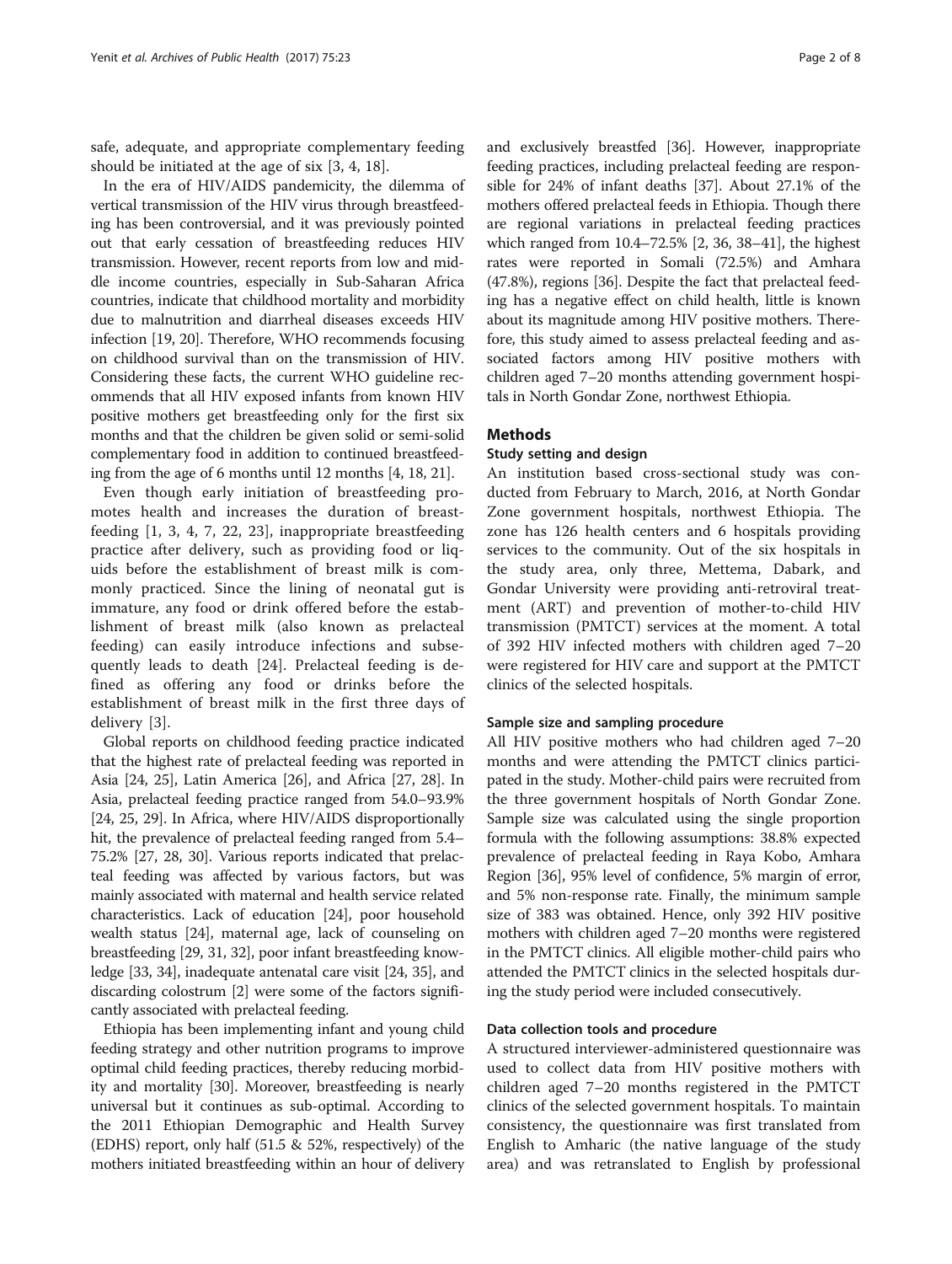translators and public health experts. Six clinical nurses and two health officers were assigned as data collectors and supervisors, respectively. Two days' intensive training was given to data collectors and supervisors on the objective of the study, the confidentiality of information, and techniques for conducting the interview. To address the ethical issues, the data collectors were recruited out of the full-time employees of the respective hospitals. However, such data collectors might be prone to social desirability bias in relation to respondents. So, efforts were made to equip the data collectors with techniques to minimize the bias. Awareness was created among all study participants regarding the objective of the study and on the fact that their response wouldn't affect the possible treatment they needed. They were also informed that the study was not intended to evaluate their adherence to counseling and treatment given earlier. Moreover, data collectors created a conducive environment by keeping mothers in separate rooms and by making them comfortable during data collection. The tool was pretested on 5% of the total sample out of the study area, at Felegehiwot Referral Hospital to evaluate the acceptability and applicability of the procedures.

#### Operational definitions

The dependent variable, prelacteal feeding practice, was measured by asking the mothers whether they gave any food or/and drink to the index child before the establishment of breast milk in the first three days of delivery [[3](#page-6-0), [24, 36\]](#page-7-0). Accordingly, if the mother gave any drink or/and food other than breast milk to the child within the first three days of delivery, she was considered to be practicing prelacteal feeding. Mothers' comprehensive knowledge of infant and young child feeding was assessed using the key components of appropriate feeding practices such as knowledge on the benefits of breastfeeding, time of breastfeeding initiation, colostrum feeding, negative health outcomes of prelacteal feeding, and for how long for an infant should be exclusively breastfeeding, complementary feeding, type of food, time to start complementary feeding, and how to feed a child. Principal component analysis (PCA) was done to compute the composite infant and young child feeding (IYCF) index and converted to the lowest, medium, and a highest terciles. Similarly, household wealth status of the respondents was measured using a composite indicator for urban and rural residents by considering their household assets and properties, and categorizing them into lowest, middle, and highest terciles [[42](#page-7-0)].

## Data processing and analysis

Data were entered into Epi-info version 3.5.3 and exported to the Statistical Package for Social Sciences (SPSS) version 20 for analysis. Descriptive statistics, including frequencies and proportions, were computed using the binary logistic regression model in order to summarize the variables. Variables with a  $p$ -value of less than 0.2 in the bi-variable analysis were entered into the multivariable analysis. Both Crude Odds Ratio (COR) and Adjusted Odds Ratio (AOR) with 95% confidence intervals were estimated to show the strength of associations. Finally, a  $p$ -value of less than 0.05 at the multivariable logistic regression analysis was used to identify variables significantly associated with prelacteal feeding practices.

## Results

### Socio-demographic and economic characteristics

Out of the total 392 study participants, 367 HIV positive mothers attending public hospitals were included in the study. The mean (standard deviation) age of the mothers was 31  $(\pm 4.4)$  years. The majority (80.7 and 82.3%, respectively) of the respondents were Orthodox Christians and 20–35 years old. Nearly one-third (30%) of the mothers had no formal education. About 74.9% were married at the moment, and 86.9% of the fathers had primary and above educational status. Almost half (52.6 and 50.4%, respectively) of the children were male, aged 7–12 months (Table [1](#page-3-0)).

## Maternal and child health service utilization

About 82.6% of the mothers made at least one antenatal care (ANC) visit; 85.6% delivered at health institutions. Out of total 47.4% mothers who reported obstetric problems, the majority encountered prolonged labor. The majority (89.5%) of the respondents received counseling on breastfeeding, and nearly one-third (30.8%) had optimal comprehensive knowledge on infant feeding (Table [2\)](#page-4-0).

#### Prevalence of prelacteal feeding

In this study, about 19.1% (95% CI: 0.15, 0.23) of the mothers offered prelacteal feeds to their newborn. The most common prelacteal food given to children was sugar solution (35.7%), plain water (27.1%) and abesh (15.7%). Culture and mothers' breast problems were the most reported reasons for practicing prelacteal feeding. The majority (79.6%) of the children had the first milk (colostrum) within an hour of delivery (Table [3\)](#page-4-0).

#### Factors associated with prelacteal feeding

In the bivariable logistic regression analysis, residence, father's education, wealth status, antenatal care visit, counseling about infant feeding, place of birth, mother's comprehensive knowledge of infant and young child feeding (IYCF), obstetric problem, and colostrum feeding were factors associated with prelacteal feeding at a  $p$ -value of less than 0.2. Consequently, these variables were entered into the multivariate logistic regression analysis, and it was noted that fathers' education, mothers' antenatal care visits,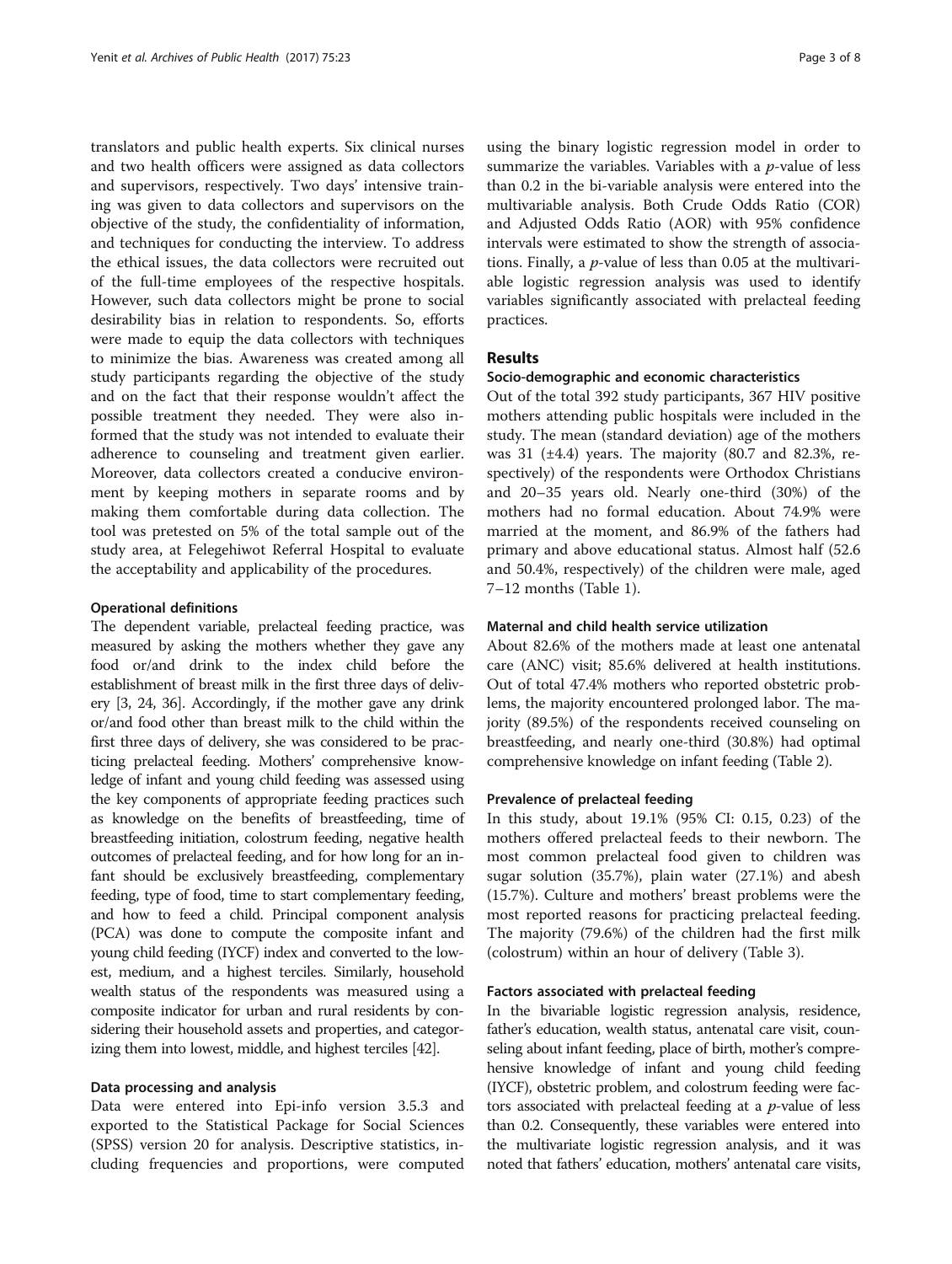| Variables                         | Frequency (n) | Percentage (%) |
|-----------------------------------|---------------|----------------|
| Sex of the child $(n = 367)$      |               |                |
| Female                            | 174           | 47.4           |
| Male                              | 193           | 52.6           |
| Age of the child $(n = 367)$      |               |                |
| 7-12 months                       | 185           | 50.4           |
| 13-20 months                      | 182           | 49.5           |
| Mother's age $(n = 367)$          |               |                |
| 20-35 years                       | 302           | 82.3           |
| > 35 years                        | 65            | 17.7           |
| Religion ( $n = 367$ )            |               |                |
| Orthodox                          | 296           | 80.7           |
| Protestant                        | 52            | 14.2           |
| Muslim                            | 19            | 5.1            |
| Mother's ethnicity ( $n = 367$ )  |               |                |
| Amhara                            | 286           | 77.9           |
| Kemant                            | 62            | 16.9           |
| Tigre                             | 12            | 3.3            |
| Oromo                             | 7             | 1.9            |
| Mother's education ( $n = 367$ )  |               |                |
| No formal education               | 110           | 30             |
| Primary                           | 115           | 31.3           |
| Secondary                         | 64            | 17.4           |
| Certificate                       | 18            | 4.9            |
| College and above                 | 60            | 16.3           |
| Father's education ( $n = 367$ )  |               |                |
| No formal education               | 48            | 13.1           |
| Primary                           | 115           | 31.3           |
| Secondary                         | 87            | 23.7           |
| Certificate                       | 15            | 4.1            |
| College and above                 | 102           | 27.8           |
| Mother's occupation ( $n = 367$ ) |               |                |
| Housewife                         | 166           | 45.2           |
| Government employed               | 43            | 11.7           |
| Private employed                  | 53            | 14.4           |
| Farmer                            | 12            | 3.3            |
| Merchant                          | 51            | 13.9           |
| Daily laborer                     | 42            | 11.4           |
| Father's occupation ( $n = 367$ ) |               |                |
| Governmental                      | 116           | 31.6           |
| Private                           | 33            | 9.0            |
| Farmer                            | 63            | 17.2           |
| Merchant                          | 107           | 29.2           |

<span id="page-3-0"></span>Table 1 Socio-demographic and economic characteristics of HIV positive mothers with children aged 7–20 months in government hospitals of North Gondar zone, Northwest Ethiopia, 2016

| (Continued)                           |     |      |  |
|---------------------------------------|-----|------|--|
| Daily laborer                         | 48  | 13.1 |  |
| Mother's marital status ( $n = 367$ ) |     |      |  |
| Married                               | 275 | 74.9 |  |
| Currently unmarried                   | 92  | 25.1 |  |
| Wealth status $(n = 367)$             |     |      |  |
| Poor                                  | 122 | 33.2 |  |
| Medium                                | 130 | 35.4 |  |
| Rich                                  | 115 | 31.3 |  |

Table 1 Socio-demographic and economic characteristics of HIV positive mothers with children aged 7–20 months in government hospitals of North Gondar zone, Northwest Ethiopia, 2016

their counseling on infant feeding and comprehensive knowledge of IYCF, and giving the colostrum were significantly and independently associated with a prelacteal feeding practice.

The odds of prelacteal feeding were higher among illiterate fathers compared with the literate ones (AOR: 5.85; 95% CI: 2.02, 16.92). Mothers who had just one antenatal care visit also had high odds of prelacteal feeding (AOR: 0.07; 95% CI: 0.03, 0.15). Similarly, the odds of prelacteal feeding were high among mothers who did not get counseling about infant feeding (AOR: 3.36; 95% CI: 1. 27, 8.85). Mothers who had medium comprehensive knowledge on IYCF were 62% less likely to practice prelacteal feeding compared with mothers who had poor comprehensive knowledge on IYCF (AOR:0.38; 95% CI: 0.16, 0.88). Mothers who had optimal (good) comprehensive knowledge were consistently 90% less likely to practice prelacteal feeding compared with mothers who had poor comprehensive knowledge (AOR:0.10; 95% CI: 0.03, 0.30). Furthermore, the odds of prelacteal feeding were higher among mothers who discarded the colostrum (AOR: 5.16; 95% CI: 2.32, 11.45) (Table [4\)](#page-5-0).

## **Discussion**

Infant and young child optimal breastfeeding is essential for survival, growth, and cognitive development; however, inappropriate feeding practices, including prelacteal feeding, remain a problem [[4,](#page-6-0) [43\]](#page-7-0).

This study showed that the prevalence of prelacteal feeding was 19.1% (95% CI: 15%, 23%). The finding was in line with those of studies conducted in different regions of Ethiopia, for instance, in Southern (16.8%) [[38](#page-7-0)], Oromiya (21.9%), and Benshangul-Gumuz regions (23.4%) [[36](#page-7-0)]. However, the prevalence was higher than the reports of other developing countries, such as Malawi (5.4%) [[44](#page-7-0)], Zambia (8.9%) [\[28](#page-7-0)]. This might be related to the sociocultural differences of the study settings. Studies also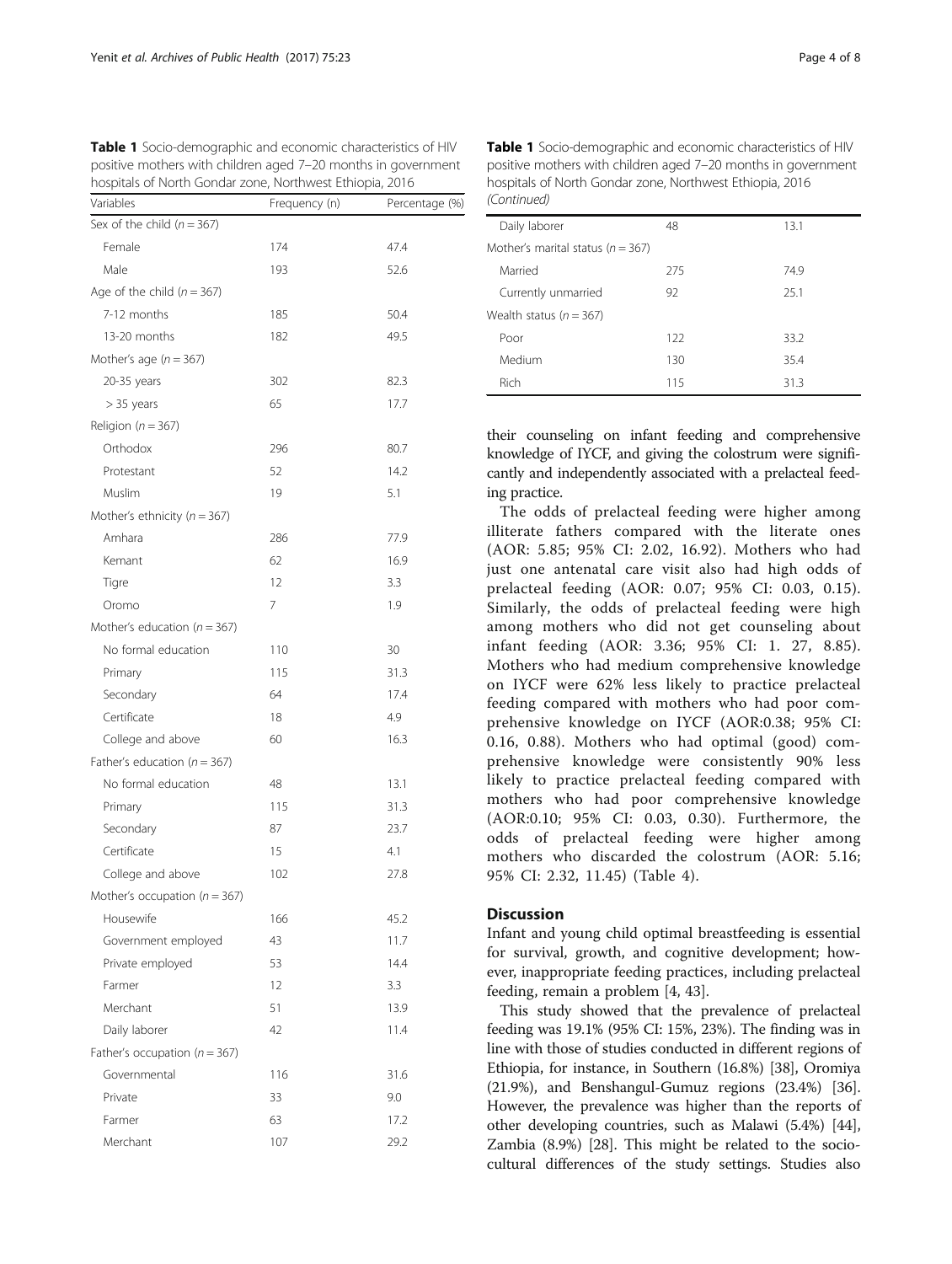| Variables                                                  | Frequency (n)  | Percentage (%) |
|------------------------------------------------------------|----------------|----------------|
| Antenatal care (ANC) $(n = 367)$                           |                |                |
| Yes                                                        | 303            | 82.6           |
| No                                                         | 64             | 17.4           |
| Number of ANC visit ( $n = 303$ )                          |                |                |
| 1                                                          | 41             | 13.5           |
| $2 - 3$                                                    | 62             | 20.5           |
| >4                                                         | 200            | 66.0           |
| Place of delivery ( $n = 367$ )                            |                |                |
| Home                                                       | 53             | 14.4           |
| Health institution                                         | 314            | 85.6           |
| Counseling on breastfeeding ( $n = 354$ )                  |                |                |
| Yes                                                        | 317            | 89.5           |
| No                                                         | 37             | 10.5           |
| Mode of delivery ( $n = 367$ )                             |                |                |
| Spontaneous vaginal delivery                               | 174            | 47.4           |
| Episotomy                                                  | 101            | 27.5           |
| Instrumental delivery                                      | 13             | 3.5            |
| Cesarean section (CS)                                      | 79             | 21.5           |
| Parity ( $n = 367$ )                                       |                |                |
| 1-3 children                                               | 325            | 88.6           |
| 4-6 children                                               | 42             | 11.4           |
| Comprehensive knowledge on IYCF <sup>a</sup> ( $n = 367$ ) |                |                |
| Poor                                                       | 143            | 39             |
| Medium                                                     | 113            | 30.8           |
| Good                                                       | 111            | 30.2           |
| Obstetric problem ( $n = 367$ )                            |                |                |
| Yes                                                        | 174            | 47.4           |
| No                                                         | 193            | 52.6           |
| Type of obstetric problem $(n = 174)$                      |                |                |
| Prolonged labor                                            | 138            | 79.3           |
| <b>APH</b>                                                 | 14             | 8.0            |
| PPH                                                        | 20             | 11.6           |
| Others                                                     | $\overline{2}$ | 1.1            |
| Birth weight ( $n = 333$ )                                 |                |                |
| Low birth weight (<2.5kgb)                                 | 21             | 6.3            |
| Normal                                                     | 312            | 93.7           |

<span id="page-4-0"></span>Table 2 Maternal and child service utilization among HIV positive mothers with children aged 7–20 months in government hospitals of North Gondar zone, Northwest Ethiopia, 2016

<sup>a</sup>Infant and Young Child Feeding, <sup>b</sup>kilogram

claimed that mothers' perceived insufficient and delayed milk production is a common reason for offering prelacteal feeds [\[45](#page-7-0), [46](#page-7-0)].

However, the finding of this study was lower than the national report of 27%, and that of the Amhara (47.4%) and Somali regions (72.5%) [\[36\]](#page-7-0). Like the reports of

Table 3 Feeding practice of children aged 7-20 months born from HIV positive mothers in government hospitals of North Gondar Zone, Northwest Ethiopia, 2016

| Variables                                              | Frequency (n) | Percentage (%) |  |  |
|--------------------------------------------------------|---------------|----------------|--|--|
| Pre-lacteal feeding practice for index child           |               |                |  |  |
| Yes                                                    | 70            | 19.1           |  |  |
| No                                                     | 297           | 80.9           |  |  |
| Pre-lacteal foods $(n = 70)$                           |               |                |  |  |
| Butter                                                 | 8             | 11.4           |  |  |
| plain water                                            | 19            | 27.1           |  |  |
| Abesh <sup>a</sup>                                     | 11            | 15.7           |  |  |
| Sugar solution                                         | 25            | 35.7           |  |  |
| Traditional medicine                                   | 7             | 1.1            |  |  |
| Reasons for pre-lacteal feeding ( $n = 70$ )           |               |                |  |  |
| Culture                                                | 42            | 60.0           |  |  |
| Breast problem                                         | 16            | 22.8           |  |  |
| Others                                                 | 12            | 17.2           |  |  |
| Colostrum feeding                                      |               |                |  |  |
| Yes                                                    | 292           | 79.6           |  |  |
| No                                                     | 75            | 20.4           |  |  |
| Reasons for not feeding colostrum ( $n = 75$ )         |               |                |  |  |
| Not clean                                              | 21            | 28.0           |  |  |
| Not comfortable for the baby                           | 11            | 14.7           |  |  |
| Not important                                          | 17            | 22.6           |  |  |
| Have breast problem                                    | 26            | 34.7           |  |  |
| Have breast illness during breastfeeding ( $n = 363$ ) |               |                |  |  |
| Yes                                                    | 45            | 12.4           |  |  |
| No                                                     | 318           | 87.6           |  |  |

<sup>a</sup>made from roasted and powdered fenugreek diluted with water

other studies [[47](#page-7-0), [48\]](#page-7-0), better care provided to HIV positive mothers might reduce prelacteal feeding and increase appropriate feeding practices. Moreover, the difference of scope between the EDHS report and this study might have contributed to the differences in prelacteal feeding practices. Similarly, the reported low rate of prelacteal feeding in this study compared to the study conducted in Raya Kobo district, north-east Ethiopia, may be due to differences in the participants of the study. For instance, the respondents of the Raya Kobo study were rural dwellers who had poor access to maternal and child health services [\[33\]](#page-7-0). The prevalence of prelacteal feeding was high in countries that have better economic status and more educated mothers, like Vietnam (73.3%) [[34](#page-7-0)], Egypt (58%) [\[49](#page-7-0)], Thailand (34.6%) [[50\]](#page-7-0), Kuwait (81.8%) [\[51\]](#page-7-0), Bangladesh (92%) [\[52](#page-7-0)], and the Philippines (55%) [[53\]](#page-7-0). This might be due to the fact that better wealth status enables mothers to purchase expensive formulae feeds for their newborn before the establishment of breastfeeding [\[24](#page-7-0), [49\]](#page-7-0). In addition,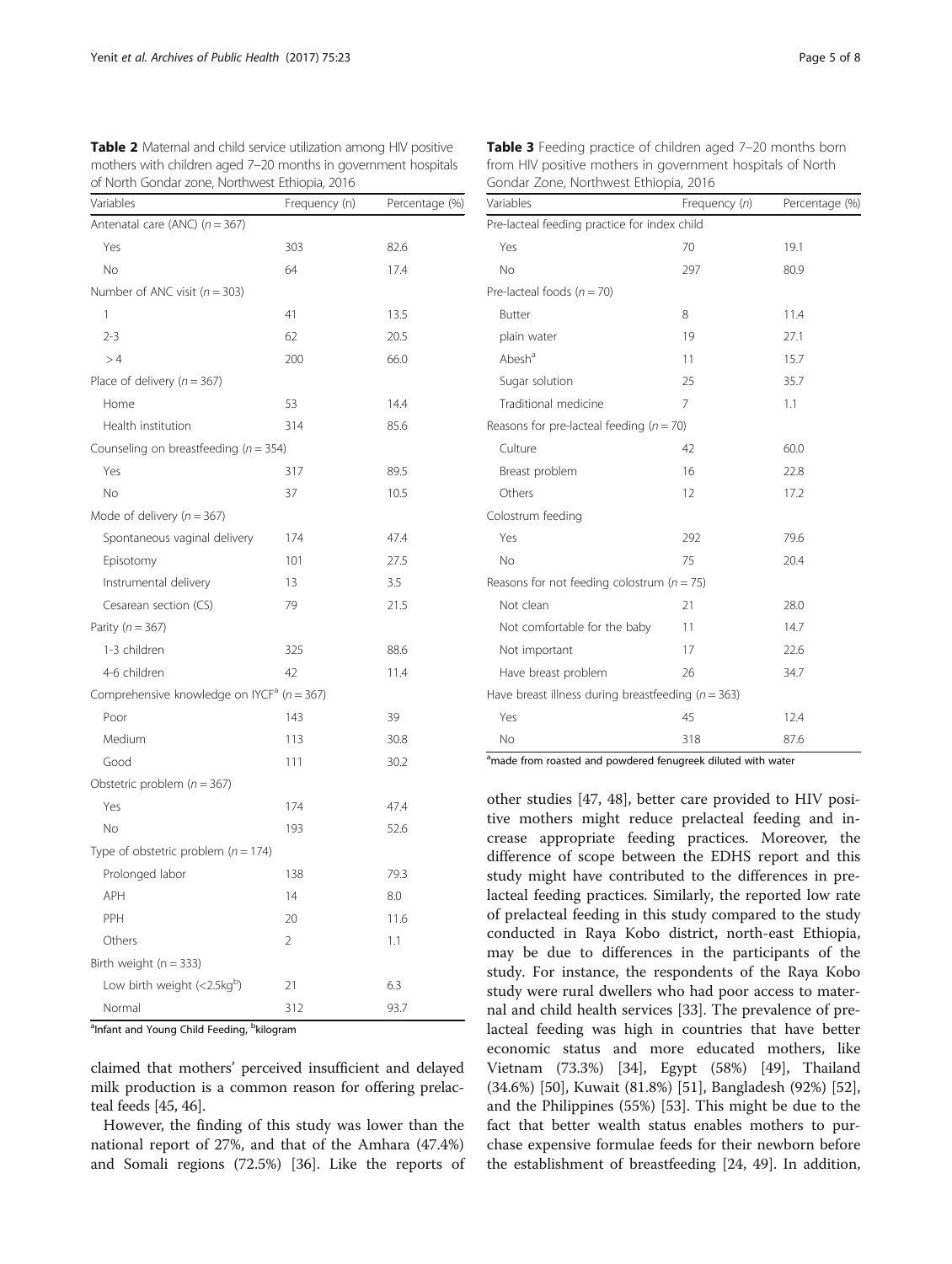| Variables                                    | Prelacteal feeding |                   | Crude odds ratio<br>(95% CI) | Adjusted odds ratio<br>(95% CI) |
|----------------------------------------------|--------------------|-------------------|------------------------------|---------------------------------|
|                                              | Yes<br>n(%)        | <b>No</b><br>n(%) |                              |                                 |
| Place of residence                           |                    |                   |                              |                                 |
| Urban                                        | 46 (16.1)          | 239 (83.9)        | 0.47(0.26, 0.82)             | 0.82 (0.23,2.88)                |
| Rural                                        | 24 (29.3)          | 58 (70.7)         | $\mathbf{1}$                 | 1                               |
| Father's education                           |                    |                   |                              |                                 |
| No formal education                          | 17 (35.4)          | 31 (64.6)         | 2.75 (1.42,5.33)             | 5.85 (2.02,16.92)*              |
| Primary and above                            | 53 (16.6)          | 266 (83.4)        | $\mathbf{1}$                 | 1                               |
| Wealth status                                |                    |                   |                              |                                 |
| Poor                                         | 31 (25.4)          | 91 (74.6)         | $\mathbf{1}$                 | $\mathbf{1}$                    |
| Medium                                       | 16 (12.3)          | 114 (87.7)        | 0.41(0.21, 0.80)             | 0.57(0.20, 1.62)                |
| Rich                                         | 23 (20.0)          | 92 (80.0)         | 0.73 (0.39,1.35)             | 1.16 (0.44,3.07)                |
| <b>ANC</b>                                   |                    |                   |                              |                                 |
| Yes                                          | 31 (10.2)          | 272 (89.8)        | 0.073 (0.039,0.136)          | $0.07$ (0.03,0.15)*             |
| <b>No</b>                                    | 39 (60.9)          | 25 (39.1)         | $\mathbf{1}$                 | $\mathbf{1}$                    |
| Counseling about infant feeding              |                    |                   |                              |                                 |
| Yes                                          | 49 (15.5)          | 268 (84.5)        | $\mathbf{1}$                 | $\mathbf{1}$                    |
| <b>No</b>                                    | 14 (37.8)          | 23 (62.2)         | 3.32 (1.60,6.91)             | 3.36 (1.27,8.85)*               |
| Place of birth                               |                    |                   |                              |                                 |
| Home                                         | 21 (39.6)          | 32 (60.4)         | 3.55 (1.89,6.65)             | 2.00 (0.79,5.04)                |
| Health institution                           | 49 (15.6)          | 265 (84.4)        | 1                            | $\mathbf{1}$                    |
| Comprehensive knowledge on IYCF <sup>a</sup> |                    |                   |                              |                                 |
| Poor                                         | 36 (25.2)          | 107 (74.8)        | $\mathbf{1}$                 | $\mathbf{1}$                    |
| Medium                                       | 26 (23.0)          | 87 (77.0)         | 0.89 (0.49,1.58)             | $0.38$ (0.16,0.88)*             |
| Good                                         | 8(7.2)             | 103 (92.8)        | $0.23$ $(0.10, 0.52)$        | $0.10$ (0.03,0.30)*             |
| Have obstetric problem                       |                    |                   |                              |                                 |
| Yes                                          | 43 (24.7)          | 131 (75.3)        | 2.01 (1.18,3.43)             | 1.72 (0.85,3.47)                |
| No                                           | 27 (14.0)          | 166 (86.0)        | $\mathbf{1}$                 | 1                               |
| Give colostrum                               |                    |                   |                              |                                 |
| Yes                                          | 37 (12.7)          | 254 (87.3)        | 1                            | 1                               |
| No                                           | 33 (43.4)          | 43 (56.6)         | 5.27 (2.98,9.31)             | 5.16 (2.32,11.45)*              |

<span id="page-5-0"></span>Table 4 Factors associated with prelacteal feeding practice among HIV positive mothers with children aged 7-20 months in government hospitals of North Gondar zone, Northwest Ethiopia, 2016

 $*$ Variables with P-value of < 0.05,  $^{\text{a}}$ Infant and Young Child Feeding

educated mothers' unfavorable attitude toward prelacteal feeding, like perceived risks of hypoglycemia and dehydration plus social norms that favor the practice might be the other causes [[45, 46\]](#page-7-0).

Out of the variables which showed a significant association with prelacteal feeding at  $p$ -value of less than 0.05, higher odds of prelacteal feeding were noted among fathers who had no formal education, who didn't get counseling about infant feeding, and who discarded the colostrum. In contrast, the odds of prelacteal feeding were lower among mothers who attended antenatal care centers and among mothers who had medium and good comprehensive knowledge on IYCF.

In this report, high odds of prelacteal feeding were noted among mothers who discarded the colostrum. This finding is supported by other findings reported in northeast Ethiopia [[2\]](#page-6-0), and Bangladesh [[54\]](#page-7-0). This might be due to maternal misperception of the benefits of breastfeeding, especially mothers' negative attitude on the benefits of the colostrum [[41\]](#page-7-0); breast problems after delivery might also lead to prelacteal feeding. Other reports stated that mothers' misconception that the colostrum is not important for the child and that it rather makes the newborn sick might be the reasons for discarding the substance [\[23](#page-7-0), [34\]](#page-7-0). Besides, the introduction of other foods to the newborn before breast milk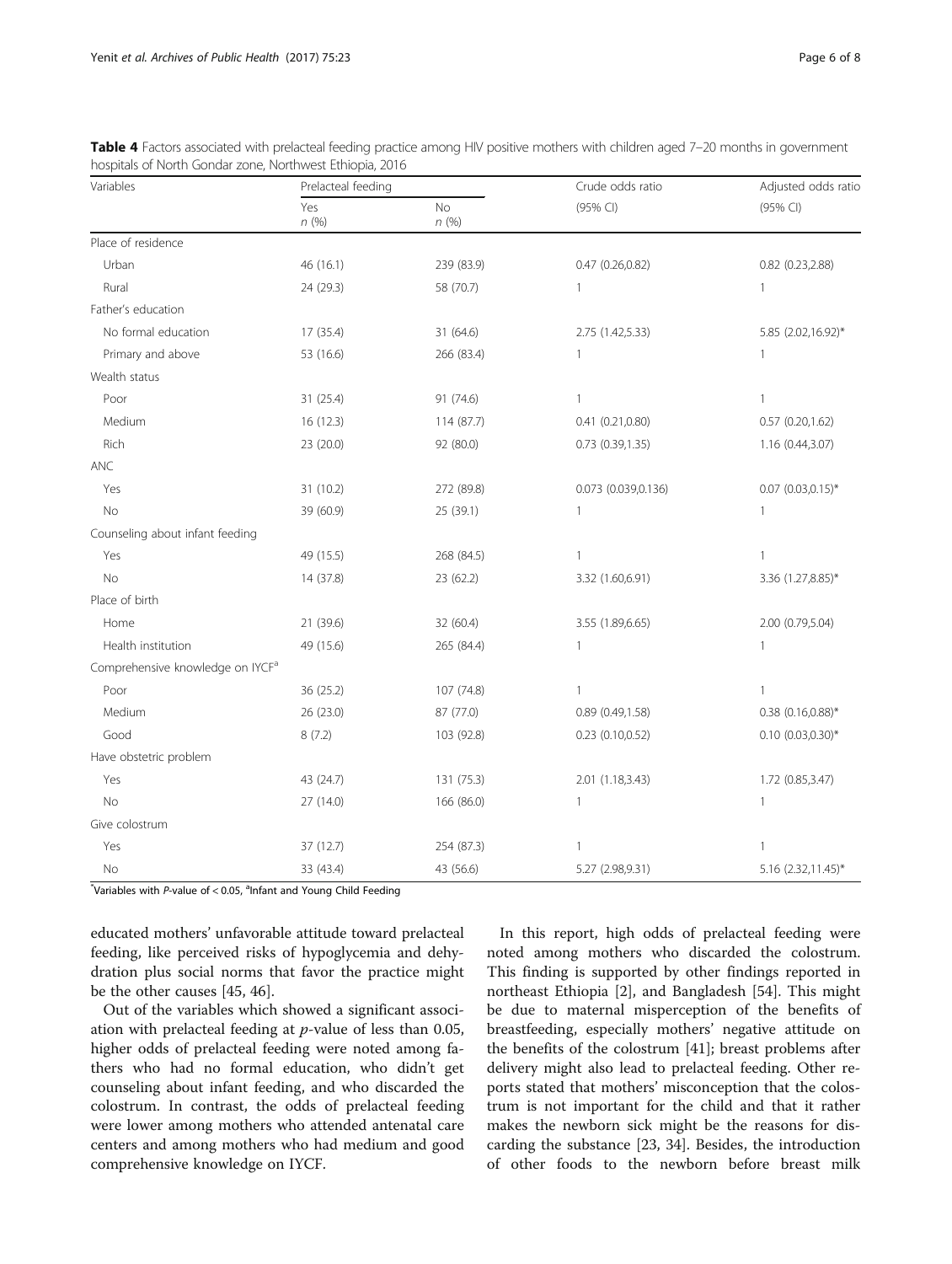<span id="page-6-0"></span>establishment decreases infant suckling activity and the secretion of milk, subsequently leading to further prelacteal feeds [8, [41\]](#page-7-0).

The odds of prelacteal feeding practices among HIV positive mothers who had medium and good comprehensive knowledge of IYCF were lower compared to their counterparts'. This might be due to the fact that mother's knowledge of IYCF is an important component of optimal and appropriate child feeding practice. This finding is similar with that of studies conducted elsewhere [\[34, 39, 55\]](#page-7-0).

Like studies conducted elsewhere [\[56](#page-7-0), [57](#page-7-0)], high odds of prelacteal feeding practices were noted among illiterate fathers compared to fathers with some level of education. This can be due to the role of education as an important social determinant of health for children. As fathers are educated, their involvement in child feeding practices increases and might have its own impact in practicing appropriate child breastfeeding. Besides, in countries like Ethiopia, where husbands are more influential, any father support in breastfeeding practice enables the mother to avoid prelacteal feeds.

Consistent with previous studies [2, [29, 31, 32](#page-7-0)], the odds of prelacteal feeding among mothers who had antenatal care visits and counseling on breastfeeding were lower compared with their counterparts. This might be due to the fact that behavioral change communication strategies, such as individual and group counseling, increase appropriate and optimal breastfeeding practices. In addition, breastfeeding counseling during critical periods of pregnancy, including antenatal care visits discourages prelacteal feeding and promotes appropriate and optimal child feeding practices. That is because mothers who have prenatal care visits or maternal and child health services get better access and exposure to health information from health care providers and educational materials that might lead to avoiding prelacteal feeding practices.

The study attempted to show what prelacteal feeding looks like in rural areas, particularly among HIV positive mothers. However, it was not free from limitations, such as inadequate sample size, and inability to include qualitative study methods. In addition, recall and social desirability bias are also possible limitations of the study.

## Conclusion

In this study, the prevalence of prelacteal feeding was high and fathers' education, colostrum feeding, infant feeding counseling, ANC visits, and IYCF knowledge were significantly associated with it. As a result, strengthening maternal health care utilization, breastfeeding counseling, and IYCF are essential to address the burden.

#### Abbreviations

AOR: Adjusted Odds ratio; AIDS: Acquired immune deficiency syndrome; ANC: Antenatal care; ART: Antiretroviral treatment; CI: Confidence interval; EDHS: Ethiopia demographic and health survey; HIV: Human Immune

deficiency Virus; IYCF: Infant young child feeding; PCA: Principal component analysis; PMTCT: Prevention of mother to child transmission; SPSS: Statistical package for social sciences; UNICEF: United Nations Children's Fund; WHO: World Health Organization

#### Acknowledgments

We are indebted to the study participants, data collectors and supervisors for their commitment to take part in the study.

#### Funding

No funding was obtained for this study.

#### Availability of data and materials

Data will be available upon request from the corresponding authors.

#### Authors' contributions

MKY, HG, AT conceived of the study, coordinated data collection, performed statistical analysis, and drafted the manuscript. MKY, HG, AT participated in the design and tool development, performed statistical analysis, and drafted the manuscript. All authors read and approved the final manuscript.

#### Competing interest

Authors declare that they have no any conflict of interest.

#### Consent for publication

Not applicable.

## Ethics approval and consent to participate

Ethical clearance was obtained from the Ethical Review Board of the University of Gondar. A letter of permission was collected from the chief executive officers of the hospitals under study. After the objective of the study was explained, verbal and written consent was secured from the mothers. The right of participants to withdraw from the study at any time without any precondition was disclosed. Moreover, the confidentiality of information obtained was guaranteed by using code numbers rather than personal identifiers and by keeping the questionnaire locked.

#### Publisher's Note

Springer Nature remains neutral with regard to jurisdictional claims in published maps and institutional affiliations.

#### Author details

<sup>1</sup>Department of Epidemiology and Biostatistics, University of Gondar, Gondar, Ethiopia. <sup>2</sup> Gondar University Hospital, Gondar, Ethiopia. <sup>3</sup> Department of Human Nutrition, University of Gondar, Gondar, Ethiopia.

#### Received: 25 October 2016 Accepted: 27 March 2017 Published online: 22 May 2017

#### References

- 1. Kramer MS, Kakuma R. The optimal duration of exclusive breastfeeding. Protecting Infants through Human Milk: US: Springer; 2004. p. 63–77.
- 2. Bililign N, Kumsa H, Mulugeta M, Sisay Y. Factors associated with prelacteal feeding in North Eastern Ethiopia: A community based cross-sectional study. Int Breastfeed J. 2016;11(1):1.
- 3. WHO. Infant and young child feeding: model chapter for textbooks for medical students and allied health professionals. 2009.
- 4. WHO, UNICEF. Global strategy for infant and young child feeding. Geneva: World Health Organization; 2003.
- 5. Jedrychowski W, Perera F, Jankowski J, Butscher M, Mroz E, Flak E, et al. Effect of exclusive breastfeeding on the development of children's cognitive function in the Krakow prospective birth cohort study. Eur J Pediatr. 2012; 171(1):151–8.
- 6. Brownlee A. Breastfeeding, weaning & nutrition: the behavioral issues: US Agency for International Development Washington, DC; 1990
- 7. Labbok MH, Clark D, Goldman AS. Breastfeeding: maintaining an irreplaceable immunological resource. Nat Rev Immunol. 2004;4(7):565–72.
- 8. Himani BK, Kumar P. Effect of initiation of breastfeeding within one hour of the delivery on" maternal-infant bonding. Nursing and Midwifery Research Journal. 2011;7(3):99–109.